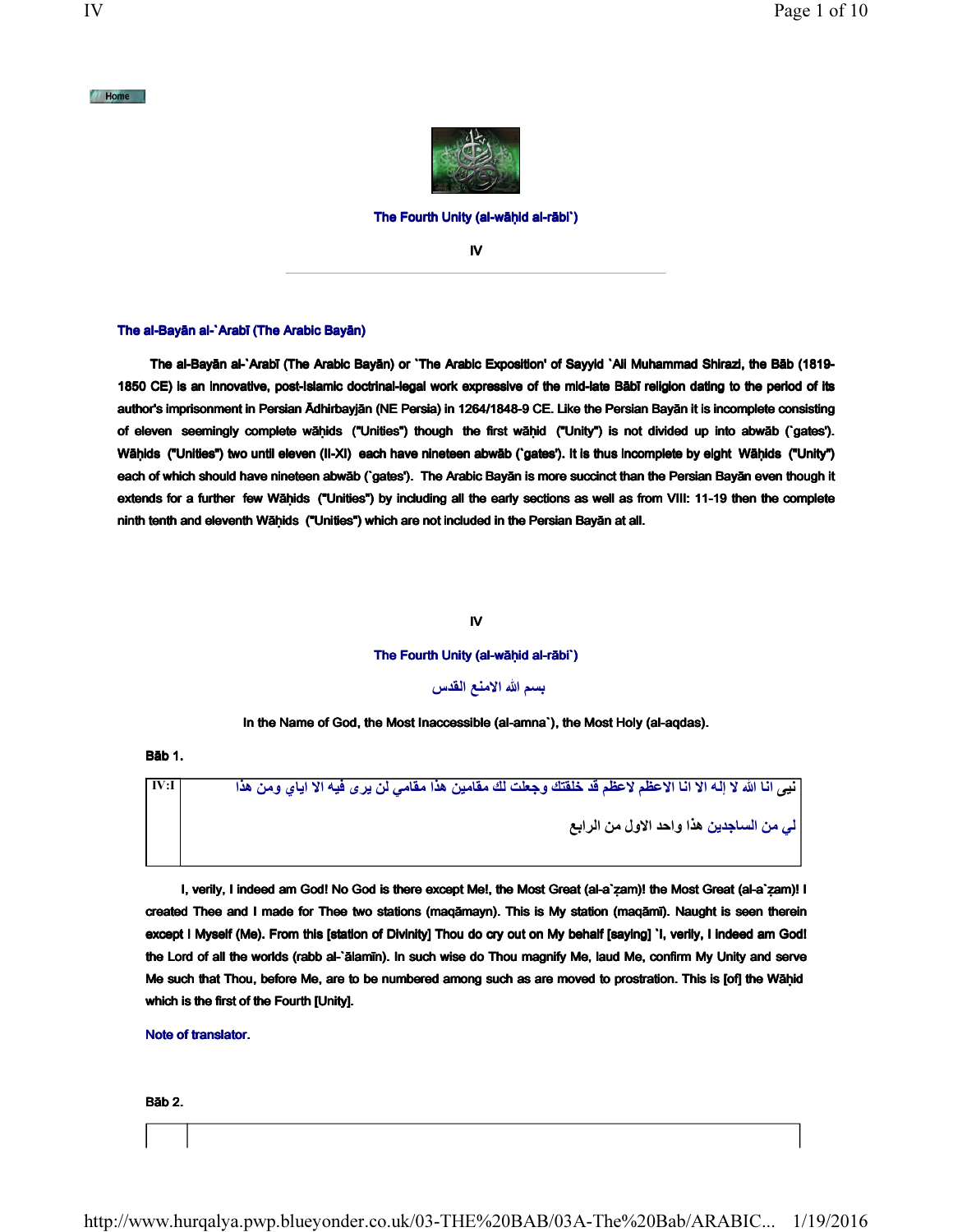# ثم في الثاني ثم قل ما يرجع الّي يرجع الّي الله ربی و ما لا يرجع الي لن يرجع الی الله ثم الامر في شئونه ترجعون  $_{\rm IV:2}$  |

## Now for the Second [Gate].

 Then Say: Whatsoever returns unto Me returns unto God, My Lord. And whatsoever does not return unto Me does not return unto God. It is the case then that the matter (al-amr) returns [to operate] according to His ways (shu'ūn).

## Bāb 3.

ثم في الثالث لن اعبد مثل ما تعبدني بالبدأ و ذلك ذات بدائك في اخريك و اوليك حين ما تقلب في بطن امك لو لم [ IV:3 تتقلب بما تقلب ما ايقن ببدائي و انك واحد ما خلقت لك من كفو و لاعدل و لا شبه و لا قرين و لا مثال كذلك اخلق ما اشاً و اننی انا القادر العلام

# Now for the Third [Gate].

 Never have I [God] been served like unto thy service of Me [God] in the very beginning [of your existence, before birth] (bi'l-badā'). That [servitude] was indeed the very essence of thy genesis (dhāt badā'ika) and [is exemplified] in thy later [mature] state (ākhirīk) as [it was in] thy first [embryonic] state (awwalīka) at the very moment when thou upturned [in servitude / for birth] in the womb of thy mother (baṭn ummika). If thou [the Bab] were not active [in service through] that upturning [at birth] then there would be no certainty about My [act of thy] origination (bi-badāī) [i.e. causing the birth of the Bāb]! Yet [this transpired since] thou [the Bab] were indeed One Matchless [Unique in servitude] (al-wāḥid) for I [God] did not create for Thee any equal (kufū') no one similar [to thee] (`adl) or comparable (shibh), neither anyone to be associated [with Thee] nor considered like [unto Thee]. Wherefore did I create whatsoever I Willed. And I am indeed One Powerful (al-qadir), All-Knowing (al-`allām).

#### Note of translator.

The texts and mss. differ considerably at IV: 3.

This section opens with God's celebrating the remarkable level of servitude exemplified by the embryonic Bab from the time of, or indeed before, his birth into this world in Shiraz on October 20th 1819 CE. His mother was named

# ADD HERE

و ذلك ذات بدانك في اخواك : and at the time of thy origin [birth] اخواك "Alternative text : "amongst thy brethren / family و اولاك

Check differing mss. and cf. Gobineau, Les Religiones... (App. = Arabic Bayan Fr. trans. ed. 1928), 416-7.

## Bāb 4

 $_{\rm IV:4}$  أع في الرابع قد خلقت جو هر كلشنى في هيكل انسان و جعلت كل ذات هيكل عبد رق لمن نظهرنه قل اني اولى مسا بكم من انفسكم اليكم ان يا عبيدي الى مولاكم تنظرون

# Now for the Fourth [Gate].

I indeed created the essence of everything (jawhar kull shay') in the Temple of Man [humankind] (haykal insān). And I made the quintessence of the Temple of the [human] servant (`abd) to be utter servitude (riqq) before He Whom We shall indeed make manifest (= the messianic figure Man yuẓhiru-hu Allāh `He Whom God shall make manifest'). Say: `I indeed am one foremost amidst thee, compared to thy selves [in servitude], as thou would realize if, [thou would consider] My servitude (`ubaydī) before thy Master (mawlā).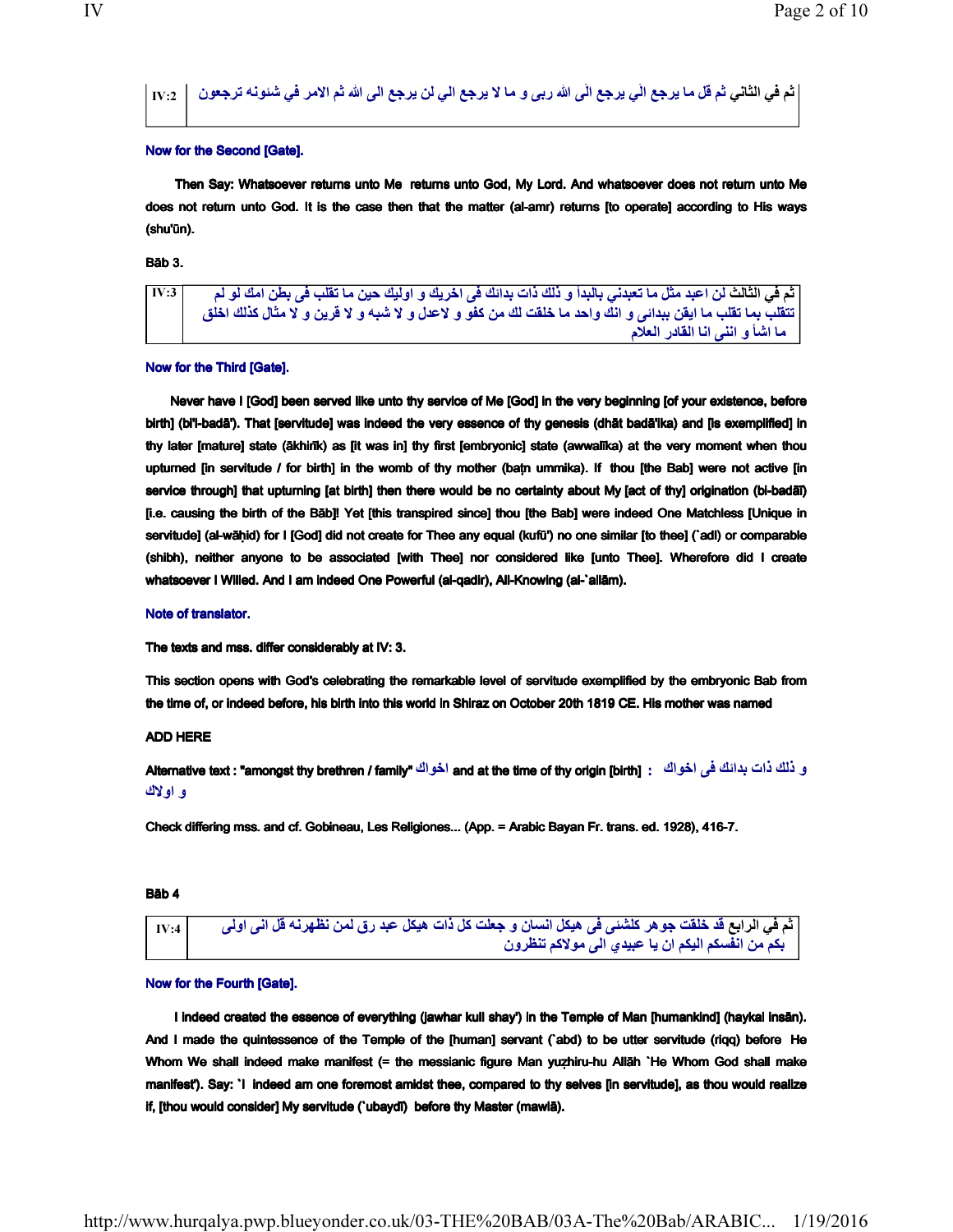## CORRECT THIS TRANS.

# Bāb 5

ماخلا يف مث س يل ةيقر تايآ رئاودلا لك و نكايا لق ندبعي يايا ن ورظن ه نا ت ةرهظن نم یلا مكايا كلذ ن :5IV وديرت هايا راهنلا و ليلاب لك مكبوبحم ن

#### Now for the Fifth [Gate].

 All the circular talismanic directives [cyclic schemata] (al-dawā'ir) should consist of refined (scriptural) verses (āyāt raqiyya) [when offered] before Me. This such that they [females] might render Me befitting service. Say: whether thou be female or male thou should be attentive regarding [the messianic figure of] He Whom We shall make manifest. That [expected] One is indeed thy Beloved (mahbūb). One and all should be expectantly desirous of Him whether it be in the night season or during the daytime.

# Bāb 6

```
ثم في السادس انى لا اسئل عما افعل و كل عن توحيدي و من نظهره يسئلون و جعلت من نظهره من بعد مظهر = IV:6
ذلك قُل ان تسئلنه عما يفعل فكيف انتم بي مؤمنون و انّه ليسئلنكم عن كل شئي فلا تكونن الا بالحق مجيبون
```
#### Now for the Sixth [Gate].

 I, verily, shall not be questioned about that which I do! All may enquire, however, regarding My [theological] tawḥīd (Oneness) and about [the messianic figure of] He Whom We shall make manifest. I shall place [the messianic figure of] He Whom We shall make manifest after the manifestation of this One. Say: Thou shall indeed be permitted to question Him about whatsoever He doeth. Yet bear in mind how thou came to believe in Me. He, verily, shall indeed question thee about everything (kull shay'). So be ye not save, in very truth, such as pose [legitimate] questions!

Bāb 7

```
\boxed{\text{IV:7}} أم في السابع كل مثـي بك يبدءون و كل بك الّـي ليرجعون \text{IV:7}}
```
#### Now for the Seventh [Gate].

All are from Me yet originate through Thee! And all are through Thee yet unto Me do assuredly return!

Bāb 8

```
اثم في الثامن اكل باياتك و ما نزل من عندك يخلقون و يرزقون ثم يميتون و يحيون مسمع المسلم المخير المعنى نمو نو ا
```
#### Now for the Eighth [Gate].

 All were indeed created through Thy verses (āyāt) and whatsoever was sent down from before Thee. They gave provision, then they made to die and brought back to life again!

Bāb 9

ساتلا يف مث ع نم ي علط رهق رهظم كلذ كلمب نايبل سا نبتك ا نم ي رهقا نم مهللا ینلعجاف لق تل و نيرهاقلا ام و كم :9IV حا یلع یعجر یف كنيزج لا لمعت س لا اريبدت روهظلا مويل نربدتل و نيلماعلا نم تنك ام ن حلا نزحي انرما دق و ق ونمؤملا لك كلذب نلمعي نا ن

# Now for the Ninth [Gate].

 Whomsoever establishes for the sake of the Bayān (min al-bayān) an earthly dominion [kingdom] (mulk) [as a Bābī king] that dominion [kingdom and/ or king] is a manifestation of My Omnipotent Power (mazhar qahrī)! Say: O my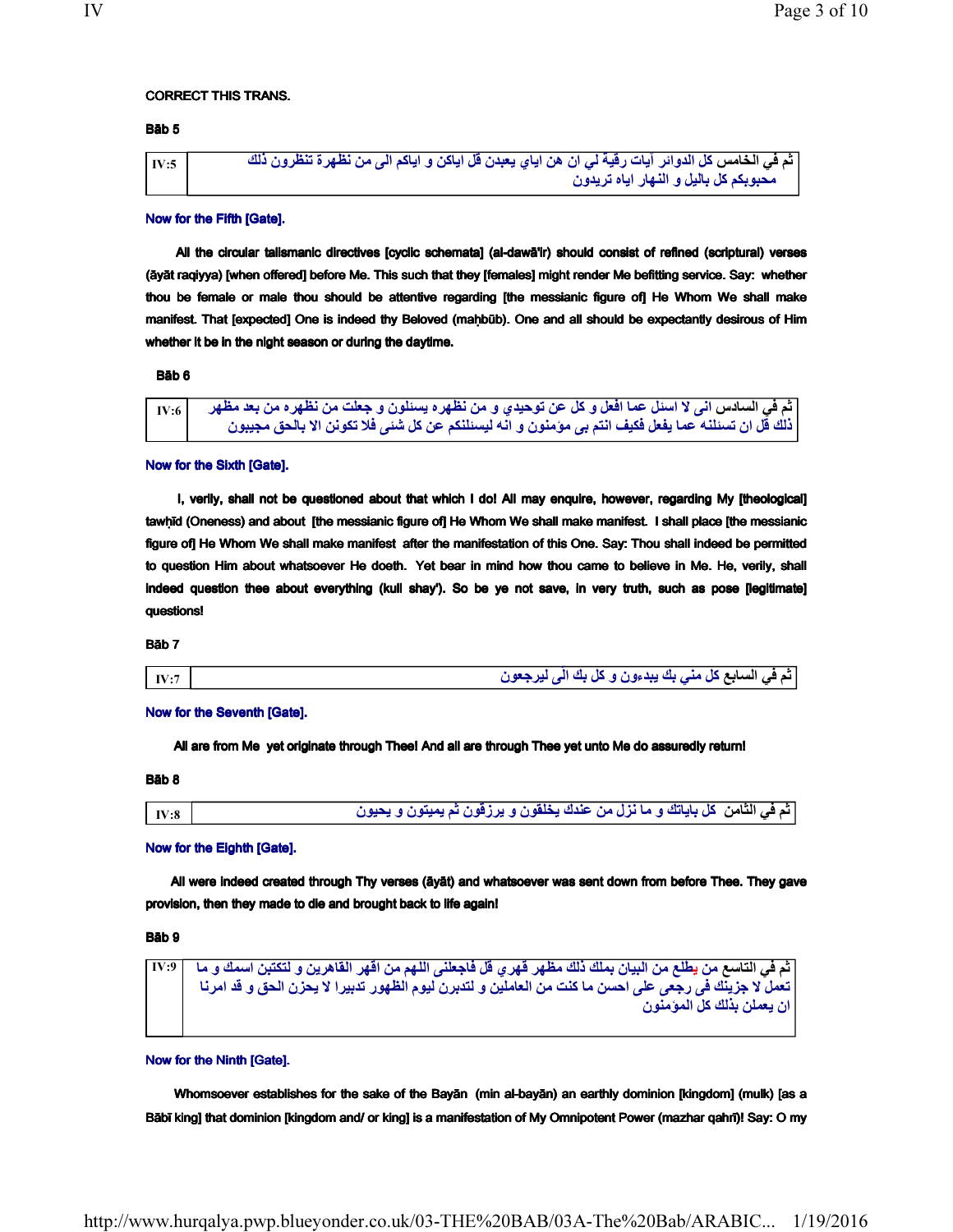God! Make me [the Bābī king] to be the most victorious among victorious ones (aqhar al-qāhirīn) so that Thy Name (ism) might be inscribed along with what Thou hast accomplished. Let there be no recompense [other than this for me] at [the time of] my return according to what is most excellent (aḥsan) among my accomplishments. Thou should indeed suffer [my] taking charge (tadbīr <sup>an</sup>) nigh the Day of the Theophany (yawm al-zuhur) [of the Manifestation of Man yuẓhir-hu Allah] to be such as the True One (al-ḥaqq) might never be saddened. And We have indeed also decreed that all the believers should act in accordance therewith.

## Note of translator

This texts and mss. of IV:9 appear corrupt at various points...

The correct reading at the beginning is most likely على يطلع من البيان Lit. He whom, He establishes (raises up) for the sake of the Bayan min al-bayan) ... The third person singular  $\epsilon$  is apparently missing in the printed Hasani text of Arabic Bayan IV:9 (p.87). Add here...

Gobineau and his assistants in Les Religiones... (App. `Le Livre des Preceptes' [sic. = Arabic Bayan] French. trans. ed. 1928), page 418 evidently takes the (sixth) word  $\frac{d\ln n}{n}$  in IV: 9 to indicate a *roi* a "king" who is thought to be described in the Arabic phrase يَلْكُ مَظْهِر فَهْرِي vhich he translated `Il este le gardien de toute ma puissance" or ADD HERE.

Nicholas Le Beyan Arabe (1905), translating IV:9 also (indirectly) associates the opening words with a roi or "king" ADD HERE (p. 124).

Bāb 10

ثم في العاشر لا تتعلمن الا بما نزل في البيان او ما ينشني فيه من علم الحروف و ما يتفرع على عمل البيان | 10 قل ان يا عبادي تتادبون و لا تختر عون ثم تخففون على انفسكم ثم تتصنعون

Now for the Tenth [Gate].

 Never should thou act save in accordance with what was revealed in the Bayān or what He Wills therein according to the `ilm al-hurūf ("the Science-Gnosis of the Letters") as well as whatsoever He legislates about actions befitting the [religion of the] Bayān. Say: `O My servants! Organize befittingly thy affairs! Do not devise falsehood. Yet be unburdened among thy selves for then thou shall be productive.'

Bāb 11

 $\frac{1}{11}\,$ تم الواحد من بعد العشر ان لا نتجاوزن عن حدود البيان فتخرنون و لا نحزنن من نفس فانه لاعظم حد لعلكم من<br>من نظهره لا تحزنون و من يتجاوز لن يحكم عليه بالهدى و ما ياتى بالهدى الا من نظهره بالهدى قل ان يا اولوی الهدی بهدای تهتدون

Now for the Eleventh [Gate].

 [This section declares that] Thou shall not overstep [deviate from] the regulations of the Bayan (ḥudūd al-bayān) that thou be saddened thereby. Indeed! Thou should not sadden any soul for such is indeed the greatest (a`zam) directive (hadd) perchance thou be moved to sadden [the messianic] He Whom We shall make manifest (man nuẓhiru-hu). And whoso does deviate [in this way] shall never be allotted the guidance (al-huda). None shall be given the Guidance (al-hudā) except [the messianic] He Whom We shall make manifest (man nuẓhiru-hu) with the Guidance (al-hudā)! Say: O thou possessors of guidance (al-hudā) through My Guidance (bi-hudā'ī) are ye rightly guided.

#### **B**āh 12

م الثا في من بعد العشر لان يا عبادي فلتنزلن بقاع الارض ثم ما فيها في الواحد تصرفون : 12IVI IV:12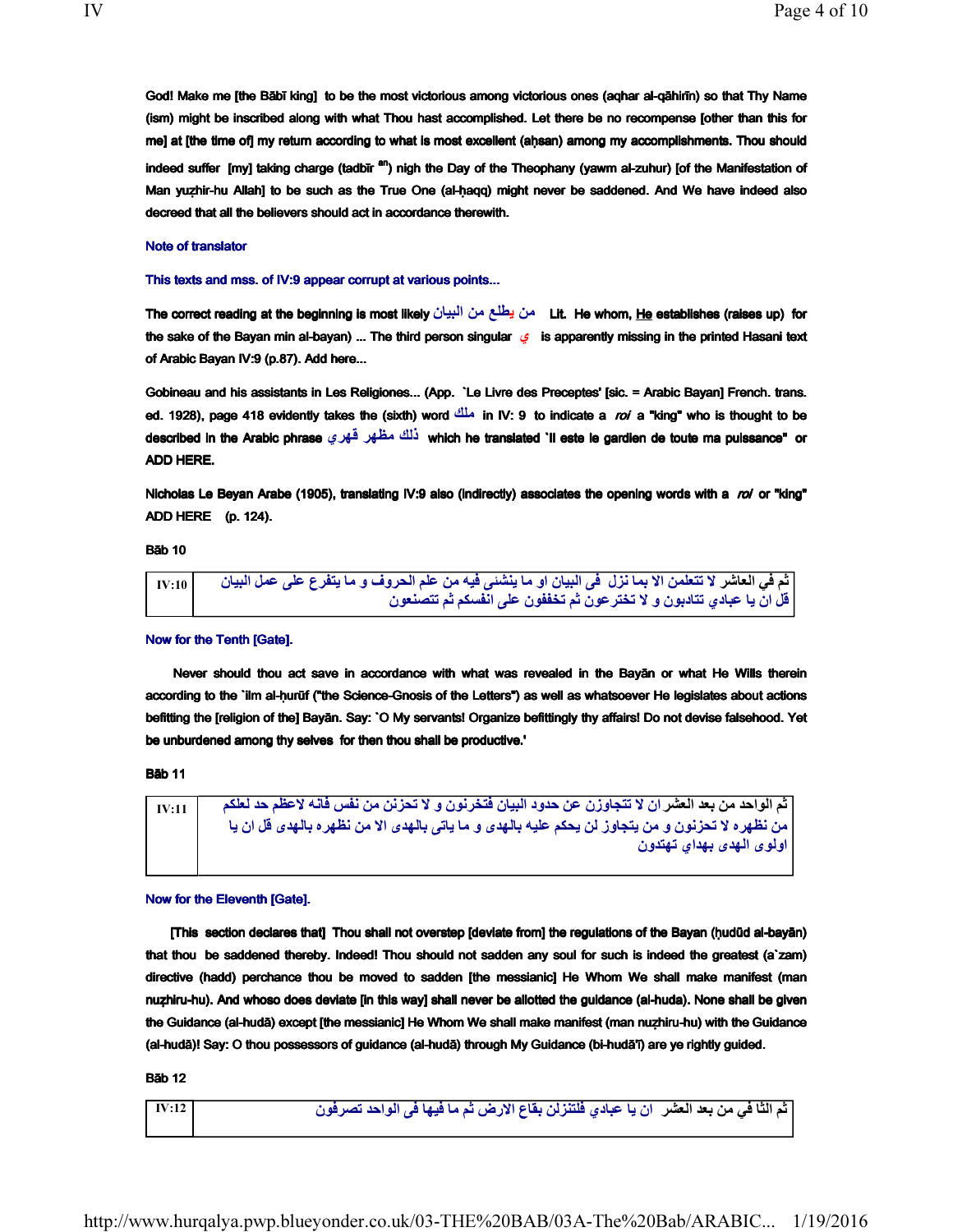## Now for the Twelfth [Gate].

 "O My servants! Of a certainty let the sacred places [domes, sanctuaries] of the earth (biqā' al-arḍ) be leveled! Then whatever stands therein allot ye unto the [Bābī] Wāhid ("Unity")."

#### The French Translations and Notes of the Translator

#### Gobineau, 1865 [1900: 491 = ed. 1928: 418-9]:

"Ensuite le deuxième paragraphe après le commencement du dixième (dit) : En vérité, o mes serviteurs, délaissez les sanctuaires de la terre, <sup>1</sup> et ce qu'ils ont (de gloire, d'honneurs), transportez-le à l'Unique <sup>2</sup>.

Fn. 1. C'est-à-dire la Kaaba de la Mecque [the Ka`ba of Mecca] et les tombeaux sacrés de Médine, de Kerbela et de Meshhed [Mashad] ou de Goum [Qum].

Fn. 2. L'Unique étant composé de dix-neuf èxistences saintes, les tombeaux des dix-neuf personnages qui en ont été animés sont indiqués ici par le mot l'Unique, bien que ces tombeaux soient dispersés en des lieux différents, et que même il en manque un, le corps de Moulla Housseïn-Boushrewyèh, le premier des apôtres, ayant été brûlé après le martyre du saint, et les cendres jetées à la mer.

 Gobineau and his assistants in Les Religiones... (App. `Le Livre des Preceptes' [sic. for `The Arabic Bayan'] French. trans. ed. 1928), 418 for بقاع الارض (biqā' al-arḍ) has "sanctuaries de la terre" ("sanctuaries of the earth"). They translated the jussive verbal instruction نلزنتلف to indicate "délaissez", meaning `to lay aside'. In a footnote Gobineau et. al. understand this instruction in quite radical terms as the doing away with the Ka`ba at Mecca, the sacred tombs of Medina [Muhammad's tomb is in Medina as is that of Shaykh Ahmad al-Ahsa'i and many others] of Karbala [in Iraq where the shrine of Imam Ḥusayn stands] as well as those around Mashad (where are the tomb of the 8th Imam `Alī al-Riḍā', and other Shi`i worthies such as Baha' al-Din al-Amili, Shaykh Baha'i are located] and Qum where the shrine of Fātima the sister of Imam `Alī al-Riḍā' is located.

In fn.2 (see above) commenting on the implications of نُم ما فيها في الواحد تصرفون (see above) commenting on the implications of opinion that by the Wāḥid is intended the nineteen persons within the existing, first Unity of the Bayān whose tombs are to replace the "sanctuaries de la terre" ("sanctuaries of the earth"). He makes specific mention of the deceased first disciple of the Bab and `Letter of the Living' Mullā Ḥusayn Bushrū'ī (d. Tabarsi, 1849 CE).

#### Nicolas, 1905 :125-6 :

"Le résumé de la douzième porte : Toutes les coupoles qui sont élevées sur la surface de la terre, abrogez-les : et tous les ornements d'or qui y sont, usez-en dans les tombeaux des lettres de l'Unité."

 Nicholas in his Le Beyan Arabe (1905), translates the opening of IV:12 ض نلزنتلف عاقب رلاا as "Toutes les coupoles qui sont elevees sur la surface de la terre " (= Let all of the cupolas-domes which are raised up about [elevated upon] the surface of the earth be repealed [abrogated] then let all of the ornaments of gold be utilized for the tombs of the `Letters of the Unity'" (see pp. 125-6). Nicolas adds here reference to `ornaments of gold' being made use of in the new tombs of the Babi `Letters of the Unity'. The Arabic mss. I have seen contain no such reference to "les ornements d'or" ("the ornaments of gold"). This appears then to be his own personal gloss on الشمال فيها what is therein"; the "therein" (fihā) understood to be within the sacred sites or copolas, domes further interpreted as golden ornaments.

## Translators Notes

# ان يا عبادي فلتنزلن بقاع الارض

 The Arabic verbal, jussive form of address to The Arabic form address to the presumably Bābī servants of God of God نلزنتلف is basically centered upon the triliteral root لزن = n-z-l the basic sense of which means ` to dismount', `descend' `to send down', `move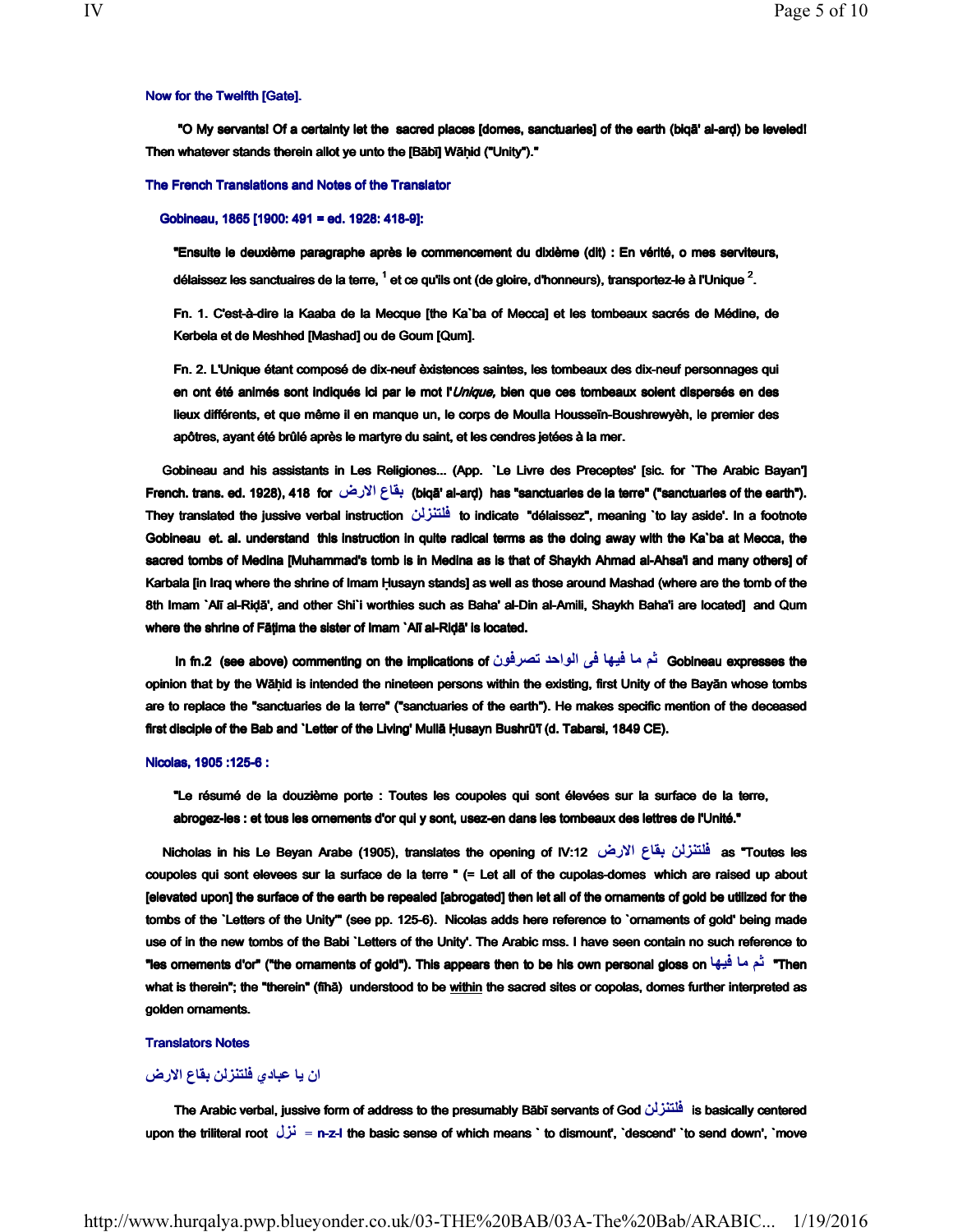down', `put down' etc., preceded by the jussive prefix فَلْ al' ("Let it ...") ADD HERE. The letter  $\dot{\omega}$  terminating this verbal directive is an emphatic "N" of the *modus energicus* (`energetic forms') which makes the jussive verbal sense more emphatic (Indeed! Certainly!). The third letter ت probably implies the persons addressed who are to carry out the leveling or deconstructing of the subsequently mentioned نقاع الأرض (biqā' al-arḍ) sanctified `buildings of the earth'. In its second form (II) n-z-l can mean `to cause to come down', `to take down' while the well-known fourth form (IV) often indicates ` to cause to descend' or `to reveal'. The fifth form of the verb (V with the prefixed `t') n-z-l can have the sense of `renounce' though this is probably irrelevant to the intention of Ar. Bayan IV:12a.

Exactly what the نقاع الارض biqā' al-arḍ) means is probably deliberately left a little unclear especially when simply taken in the context of IV:12 alone. The singular **بقعة** can mean any kind of dwelling such as `a place, a house, an edifice, a convent' (Steingass, 194). According to the Arabic dictionaries عَاقل (biqā') can mean `upstanding buildings'. The possible translations of the plural عاقب as "sanctuaries" (Gobineau, 1865), coupoles ("cupolas") (so Nicholas, 1905) are reasonable given the wider context of the next few closely related sections of the Arabic Bayan (IV:13-14).

The بِقَاعِ الإرض (biqā' al-arḍ) obviously indicates various Islamic or Sunni-Shi`i "sacred sites" scattered around the middle east which are to be transformed into the locations of the resting places of the the first Babi Wāḥid (the 19 persons within the first Unity of the Bayān or the Bāb and the `Letters of the Living').

 Further clarification of Arabic Bayan IV:12 can be had by consulting Persian Bayan IV:12 which begins as follows: ض ق رلاا عاقب تناك وف ّ یف عافترا لك . At the outset this gate is summed up as being عافترا لك يف" about the "removal", "abolishing" or "elimination" of all the biqā' (sacred places, shrines) which are above [upon] the earth عاقب كانت فوق الارض) (biqā' kanat fawq al-arḍ), presumably meanings `buildings upon the earth'. The Arabic verbal noun ارتغاع) (irtifā`) here evidently means not "uplifting" but "taking away", "removal" or "negation"; verbal senses which عافترا or the more or less synonymous عفترم ) murtafi`) can have in both Arabic and Persian. E. G. Browne understood the opening and later Persian lines having murtafi` (= "removed" construed with migardad) of IV:12 to mean "removal". He translated the opening words of IV:12 to mean, "Concerning the removal of all shrines [ عاق the earth" (Selections, 356; see Bayān-i Farsi [Azali ed.], 135).

After the Arabic single line introductory preface Persian Bayan IV:12 continues as follows:

# ملخص این باب انكه در هر ظهوری كه من عند الله ظاهر میگردد بقاعی كه قابل بوده مرتفع میگردد

"The substance of this gate (bāb) is this that in each [religious] theophany [dispensation] (ẓuhūr) which is instituted by God, the earlier sacred places of the earth ( بقاع) are removed (`done away with', `bypassed'; murtafi` mīgardad). Thus, if today a person belonging to the religion of the Messenger of God (rasūl Allāh = Muhammad] observes the shrines of the chosen ones [disciples] of Jesus (biqā'-i awṣiyā'-yi `isā') they would realize that even their names are unknown how much less the location of their tombs [graves] (mahall-i qubur). Wherefore was it the case that after the [Christian religious] theophany [dispensation] (ẓuhūr) all of the tombs-graves that were upon the surface of the earth should have been demolished (murtafi`ast). Such demolition (murtafi` mīgardad) should have been carried out from the time of the manifestation of prophethood (mazhar-i nubuvvat) [Muhammad] (d. 570 CE) until that of the culmination of the Shi`ite manifestation (mazhar-i shi`a-yi muntahā) [through the twelver Imams] (terminated 260 AH /874 CE or 1260 AH/1844 CE).

 Nay indeed, such graves-tombs (qubūr) as are allocated to the prophets of the past (anbiyā-yi qabl) should also be so treated [demolished] (midahand). Whether they be in Kufa [like the shrine of Imam `Ali] or other localities they ought to be demolished (murtafi` shud). And likewise with the region of the House [of God = in Mecca] (maḥall-i bayt).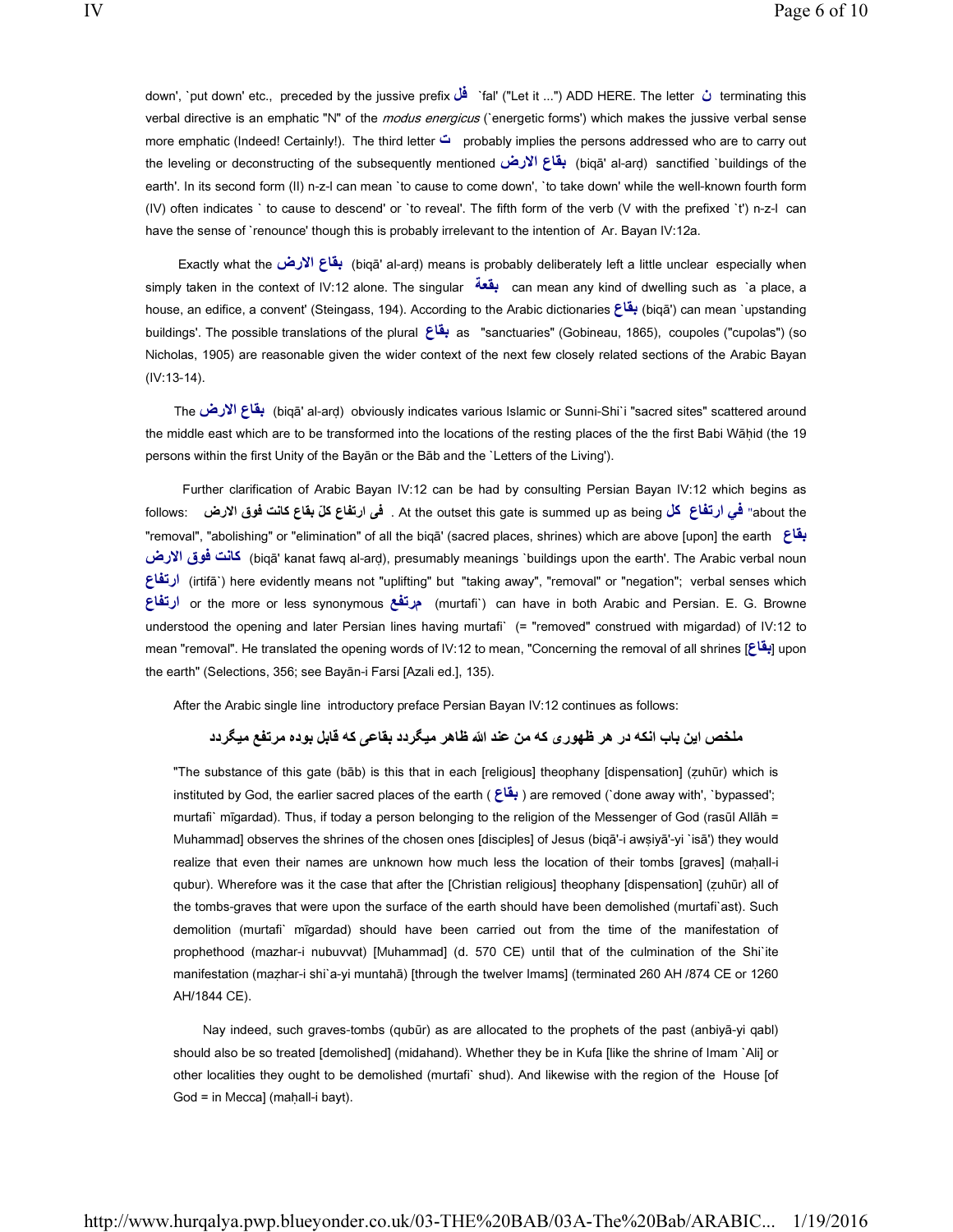Observe also that they [the Jews] journey [on pilgrimage] to the Bayt al-Muqaddas ("Sanctified House") [Jerusalem] for the sake of [witnessing or testifying to] the miraculous signs of Moses (karāmāt-i mūsā) while the community of Jesus [Christian] (ummat-i `īsā') go to a locality which Jesus himself stipulated for them. The community of the Messenger of God (ummat-i rasūl-Allāh), the blessings of God be upon Him and his family, go to the Ka`ba. [Despite this] there is nothing ennobling [for these pilgrims] in [visiting an earthly] persona of clay (nafs-i tīn)!.." (loose trans. Lambden).

These paragraphs from the beginning of Persian Bayan IV: 12 make it clear that for the Bab true pilgrimage is now no longer fulfilled by travelling to earthly localities which harbour relics of past persona of clay. They are negated before the living representatives of the new theophany as the Wāhid ("Unity") of the Bayān in the eschatological age of God.

During his lifetime the Bab never tried to promote the carrying out of the radical directives of Persian or Arabic Bayan IV:12. Subsequently Baha'u'llah, the Baha'i Prophet figure, abrogated this directive and his son `Abdu'l-Bahā commented negatively upon it as the opposite of a Baha'i position suitable for promoting the unity of humankind :

 "In the Day of the manifestation of His Holiness the Exalted One (yawm-i ẓuhūr-i ḥadrat-i a`lā = the Bāb), the striking of necks (ḍarb-i a`nāq Q: 8:12), the violation [rending, burning] of books and treatises (kharq-i kutub va awrāq), the destruction of [sacred] places ( عاقبمده hadm-i biqā' ; Per + Ar. Bayan IV:12), and the universalization of killing (qatl-i 'āmm) of all except such as believed and were steadfast, were clearly enunciated. However, in this wondrous age (qarn-i badí') and exalted era, the foundation of God's religion and the basis of God's law is [to show] great mercy and tremendous compassion to all nations, and sincere heartfelt friendship, loyalty, and kindness to all peoples and communities and proclaim the unity of the world of humanity (Makātib-i Hadrat-i `Abd al-Baha', Vol II: 266)."

 `Abd al-Baha' use of عاقبمده hadm-i biqā' , "the destruction of places/sites" here is almost certainly rooted in Persian and Arabic Bayans IV:12 with their use of عاقب for existing sacred places. His use of the Arabic word مده hadm expresses his view that the Bab intended the 'tearing down', 'demolishing' or 'destruction' of the sacred places of the past because these are the explicit senses of this Arabic word.

Bāb 13

| <b>IV:13</b> | [ثم الثالث من بعد العشر ان يا عبادي فلترفعن مقاعد الواحد على ما انتم عليه لمفتدرون |
|--------------|------------------------------------------------------------------------------------|
|              |                                                                                    |

#### Now for the Thirteenth [Gate].

[This section states:] O My servants! Elevate ye indeed! the resting places [seats] (al-maqā'id) of the Wāḥid [the 19 persons within the first Unity of the Bayān] (maqā'id al-wāḥid) such that thou might fulfill that which was in this respect ordained.

Note of translator

Gobineau, Les Religiones, 1865 [1900: 491 = ed. 1928: 419]:

"Ensuite le troisième paragraphe après le dixième (dit) : En vérité, o mes serviteurs, magnifiez les demeures de l'Unique en tant que vous le pourrez!" [trans. `In truth O My servants! Magnify the abodes of the Letters of the Unity

Nicholas in his Le Beyan Arabe (1905), translated IV:12 as follows:

Nicolas, 1905 :126 :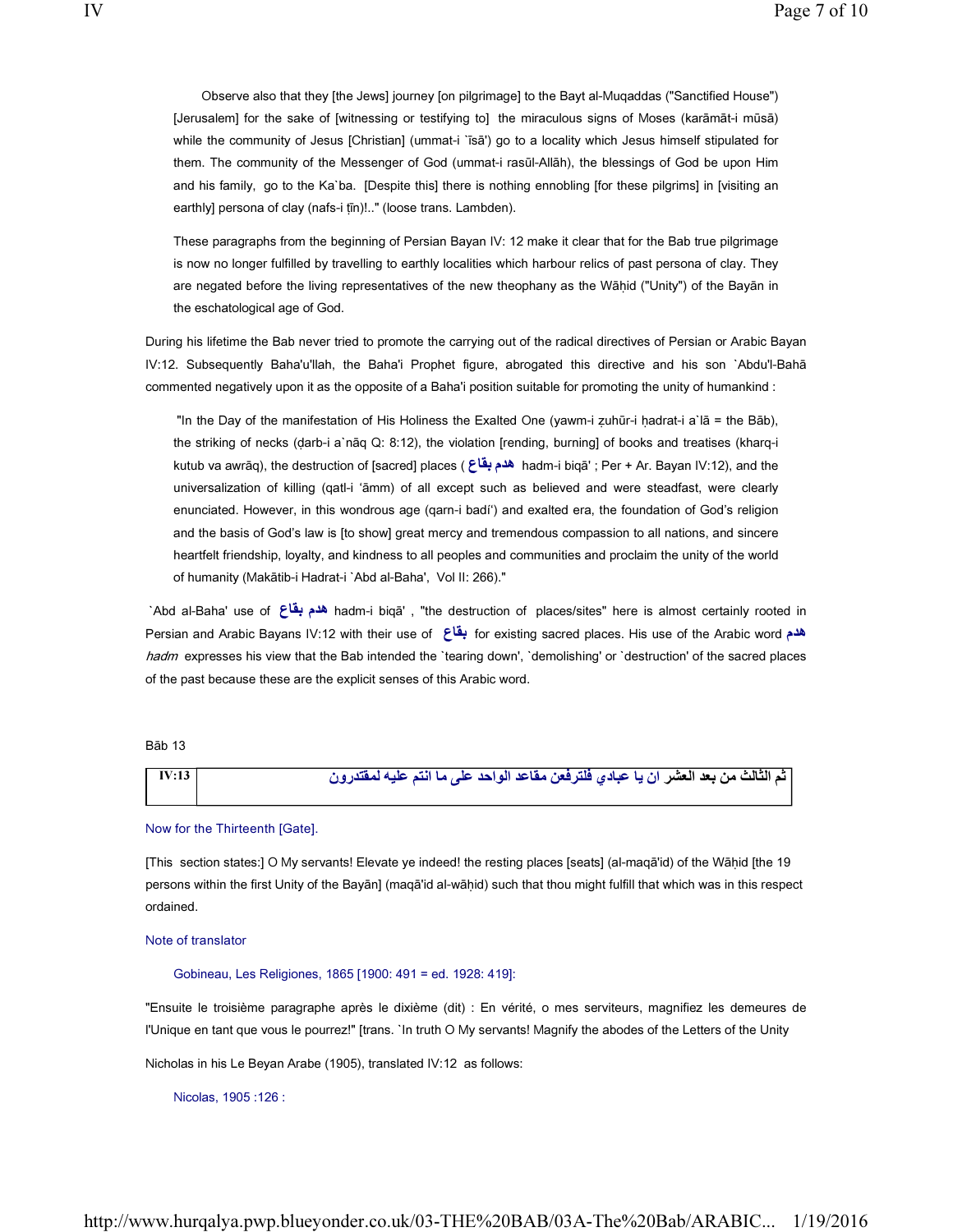"Le résumé de la treizième porte: Ornez les coupoles des lettres de l'Unité autant que vous le pouvez. (Trans. "The summary of the Thirteenth Gate, `Adorn the Domes of the `Letters of the Unity' as much as you can.")

Gobineau and his assistants (see Les Religiones... App. `Le Livre des Preceptes' [sic. for `The Arabic Bayan'] French. trans. ed. 1928, page 419) understood IV:13 to indicate the material magnification of the abodes of the Letters of the Wāḥid. Nicholas, translating on similar lines, thought that IV:13 indicated that the maqā'id which he understood as cupolas or `domes' of the `Letters of the Unity' should be superlatively adorned.

Bāb 14

| ثم الرابع من بعد العشر ان يا عبادي ان تستجيرن بتلك البقاع لتامنون عند الناس و هم عليكم لا يسلطون ذلك  |
|-------------------------------------------------------------------------------------------------------|
| التستجيرن يوم القيمة بمن بعثت من مرقده لا مثل يو مئذ بهم تستجيرون و عليكم تفعلون ما تنفطر السموات و ا |
| الارض و ما بينهما حين ما يسمع فما لكم كيف لا تعلمون                                                   |

Now for the Fourteenth [Gate].

 This [section] commences] O My servants! Seek ye the protection of these [new] resting places (al-biqā') [of the first nineteen fold Bābī Wāḥid] that the people might thereby find hope ADD HERE

## Gobineau, Les Religiones, 1865 [1900: 491 = ed. 1928: 419]:

"Le résume de la quatorzième porte : «0 mes esclaves! si vous vous réfugiez en ces coupoles de l'Unité, il faut que vous soyez en sécurité contre les hommes. Et ceux-là, dès lors, n'ont plus de pouvoir sur vous. Le fruit de cet ordre est que vous accordiez le refuge, au jour du jugement, à celui qui est suscite comme prophète. Qu'il n'en soit pas alors comme il en est aujourd'hui, où vous accordez la protection aux autres hommes et vous faites, contre l'arbre de la vérité de ces actes qui sont prêts a faire fendre le ciel et la terre, si ceux-ci entendaient ce que vous avez fait contre moi. Pourquoi donc ne comprenez' vous pas?"

Fn. 3. Ccci est destiné à transférer aux tombeaux des saints bàbys le droit d'asile aujourd'hui attaché li ceux des saints musulmans.

Fn.4 Au jour du jugement dernier, ceux qui auront respecté le droit d'asile aux tombeaux des saints auront acquis un droit à la protection de ceux-ci, et cette protection ne sera plus bornée et souvent précaire comme on la peut avoir en ces temps-ci : elle sera toute puissante et couvrira ceux qui seront autorisés à la réclamer. Comment donc pourriez- vous hésiter à remplir le devoir qui peut vous acquérir un tel bien?

Bāb 15

| IV:15 | ثم الخامس من بعد العشر   فلا تمنعن احدا اذ استجار بالله ثم بالحروف الحي حين الظهور في الاخرى و قبل    |
|-------|-------------------------------------------------------------------------------------------------------|
|       | ذلك في الاولى تحكمون و ان بمثل ذلك اذا استجار باحد احد لو يقتل في سبيله خير عند الله من ان يرده ان يا |
|       | عبادى فتجيرون                                                                                         |

Now for the Fifteenth [Gate].

This [section declares]

Bāb 16

ثم السادس من بعد العشر ان يا عبادي الى بيتي تصعدون ذلك بيت من يظهر ه الله ذلك بيتي فلا تشترن ما ف*ي ا* IV:16 حوله على قدر ما انتم تستطيعون ان ترفعون